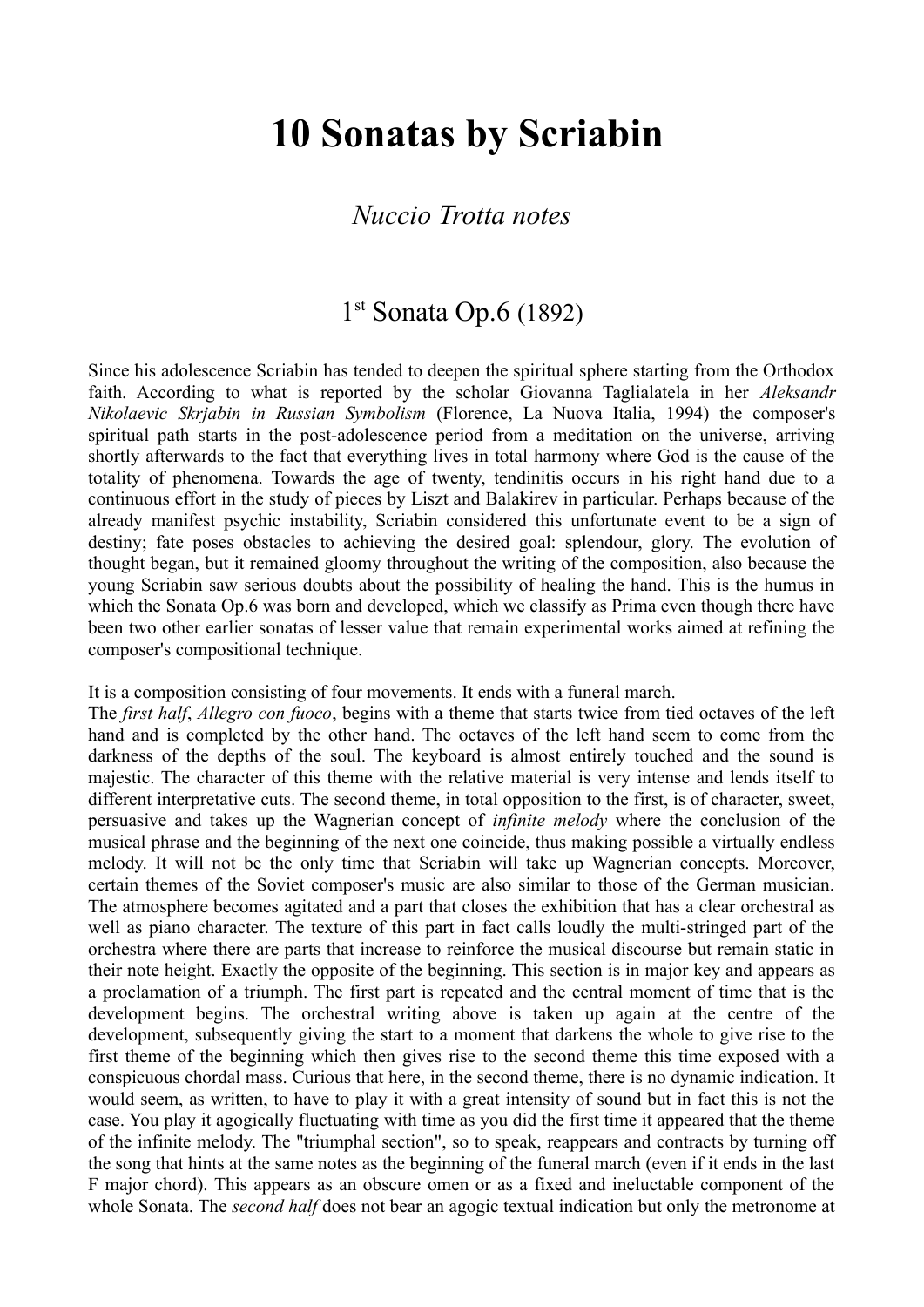the quarter of forty beats. A first part, of sixteen beats, is again orchestral; it moves for long notes and in chords. It seems to describe a scene where inexorability reigns, the impossibility to change things, the greyness of impotence. Instead, a painful voice of the individual is born in the central region of the piano that slowly, while the suffered melody unravels, conquers higher sounds and then descends from where it was born again. The initial choral part returns, this time varied from a left hand to a well amalgamated bass that simulates a continuous sound thanks to the use of the pedal. The whole ends in a major way almost as if to refresh the listener or as a pale hope. The *third half, Presto* is a tour de force that starts with a perpetual motion of the left hand while the right hand plays chords that accent the rhythm of the other hand; it seems almost an echo of Chopin's studio Op.25 n.4. A dialogic part intervenes between the two hands with rapid passages, chords and octaves on the bass that interrupts the initial motion always with a rapid character. Back to the writing of the beginning in a varied way that leads to a second theme, also with the conception of the *infinite melody of* which before it undoubtedly slows down the movement of the piece even if there are no indications in this sense. The initial movement returns once again with the rapid subsequent passages, chords and octaves where a battery of repeated chords preludes to a short slow lyrical part, a cadence that opens to the final movement, the *Funebre*. This composition seems an implacable composition, an impenetrable, inexorable object, in its colour, smell. A non-human sadness. Death is not remedied, of course, but there is nothing human in this piece unlike the Funeral March of Chopin's Second Sonata Op.35. Perhaps, in the *Quasi niente,* (a central part of chords in pianissimo with four "p") it seems to listen to echoes of a life now extinguished but the resumption of the piece returns to us the anguish of powerless nothing. The anguish of Death which is underlined by the strong finale of the three chords.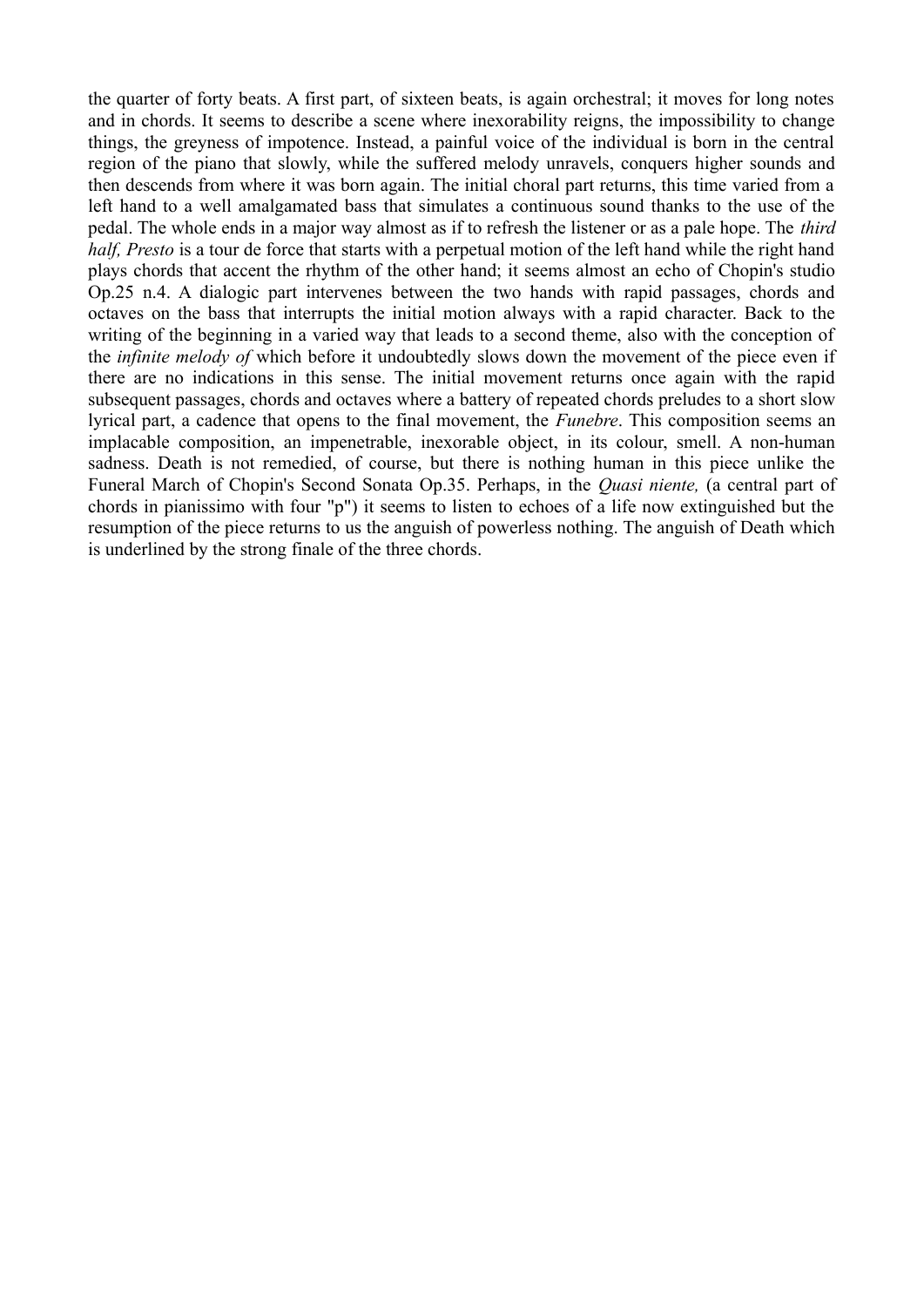### 2<sup>nd</sup> Sonata Op.19 (1897)

#### (Sonata-Fantasia)

This Sonata is among the best-known, played and recorded compositions of Scriabin's entire repertoire and has seen one of the longest periods of gestation in Scriabin's works: in fact it took six years for the composition to see the light (1892-1897). Unlike the First Sonata, this work, especially in the first part (Andante), moves away from conventional classical writing by literally *fluidifying* the sound environment to the point of justifying the composer's idea, who states that (as Arrigo Quattrocchi reports in a note in a concert hall program held in Rome in 2003) *"The first section represents the calm of the night on a southern beach; the development is the dark agitation of the deepest sea. The E major of the central section evokes the moonlight that appears, similar to a caress, after the first darkness of the night. The second half represents the wide expanse of the agitated ocean after a storm".* This description is very close to the idea that one can do by listening to or studying this sonata. The environment is *liquid*, in which the pianist must move by bending the sound material. There must be strong sounds but not with a violent attack almost as if the piano were playing immersed in water.

The other component that I consider undeniably connected with which the composition is permeated is the sensual, erotic one. The eroticism that never leads to vulgarism, on the contrary it is the necessary element to complete the union between two opposite and complementary beings. Where the two become One. We easily notice evident dialogues between musical lines that imitate each other, they follow each other just like two lovers with their movements. Becoming two in one is a concept that the composer will later extend to another level by talking about the human and divine conditions aimed at primeval reunification.

The first half, *Andante*, begins with a quick upbeat followed by a beating (a cell that the composer will use frequently in all his music, later becoming one of the symbols of Scriabin's music). An impulse that is immediately calmed by 3 unison notes that slow down; an atmosphere that seems to ask a question. The intercalation between this idea of lifting the movement and calming it immediately characterizes the beginning of this piece. Not long after, the second theme appears, not much later, with its persuasive, languid character whose term is still made up of the same note repeated three times. It begins a part in the name of serenity where there is a dialogue between the two female and male elements. The piece continues with the right hand weaving a caressing melody. The dialogue between the two elements returns for a short time and immediately, for side arpeggios, the two hands conquer almost the entire keyboard developing a harmonic fabric where the main theme of the composition comes to life, in this "fluid" harmony. Everything takes place in an atmosphere of warmth, sweetness. The two hands then reach, then, the low region of the instrument where they resume the beginning of the piece with the rapid upbeat and the three notes replied that open the doors to the development of the composition that gradually reaches the extreme sounds of the piano but always without causing atmospheres of material, physical sound. With a change of tonality the second theme is reproposed, which in this guise appears even more slender and feminine than the first exposition with the subsequent dialogue and the opening towards the main theme that reappears. The sweetness and the intensity create a fluid in which this first time is immersed, ending this time serenely, as it began.

The second half also exposes a dialectic similar to that of the time before it with regard to the male and female principles, this time immersed in the frenzy of the *Presto*. It is a tour de force with fortissimi where a theme appears to guide the composition at a certain point and will be proposed in two different and opposite ways in an alternating and dialogic way. In the first version it leverages upwards as in the search for an answer. In the second, in its variation, it appears subdued and resigned. The piece will end by turning off in the lower region of the instrument before the chord in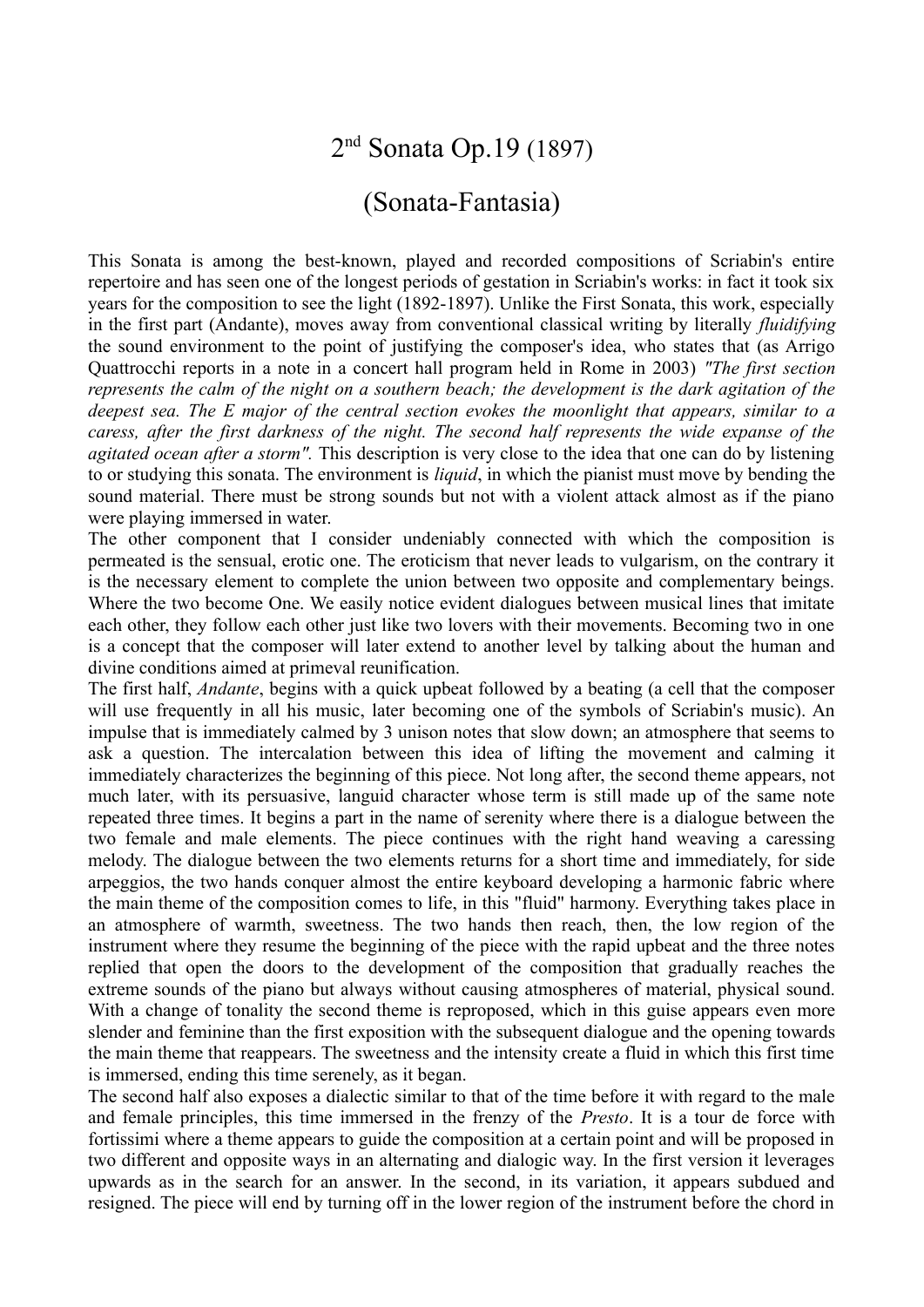forte. We can rightly believe that this Sonata anticipates the evolution of its composer after a few years. A fascinating, involving and deservedly famous composition by Scriabin.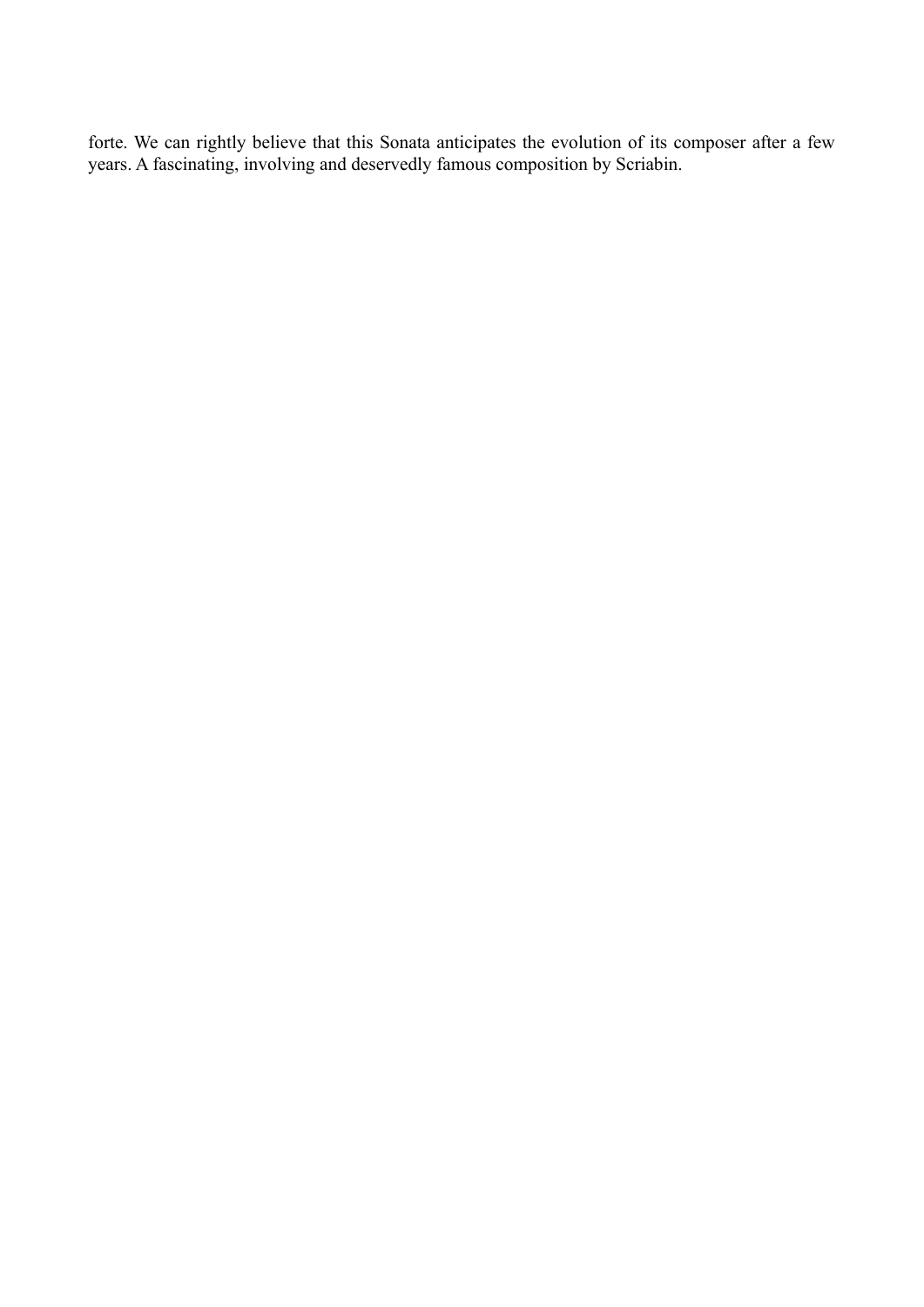### 3<sup>rd</sup> Sonata Op.23 (1898)

With this composition, articulated in four tempo like a classical Sonata, there is a return to the traditional form of the Sonata. Scriabin returned from his honeymoon with his wife Vera and began teaching in Moscow, encouraged by the new director Safonov (Scriabin's former piano teacher). The teaching was very tired according to him; he, not wishing for assistants, took care to start for each pupil from the beginning starting point. The continuous work consumed him and led him to assimilate (according to some) even musical languages of his eminent contemporaries. I find this statement in the writing of this Sonata where, for example, the ending of the fourth movement follows a bit the pathos of his colleague and former classmate Sergei Rachmaninov. Some critics say that the period of the conservatory stands out in Scriabini's production as an arid period in which the composer lacks originality and, according to them, this Sonata is the proof of this. This composition has the title *états d'âme (*moods) which was written by Scriabin's second companion, Tatiana, to accompany the concert hall programmes which included performances of this sonata. It is therefore very clear that it is not an autograph title.

The first half of *Dramatico* has a theme where there are some momentum in each line that creates a poignant atmosphere that closes at the end of the sentence and then opens and changes. Then appears the second theme consisting of a very lyrical and delicate short cantabile that in turn leads to a more rapid movement where it seems to see *butterflies chasing each other*. Tempo Primo returns with the section of the thematic development that classically, at its end, brings the second theme to the initial tonality to end this first movement in F sharp major. The personal suggestion is that of a feeling that despite adversities and contrary situations seems to say *despite everything I love you*.

The second half, a real moment of transition, is an *Allegretto* with short sentences where a fairly linear and simple theme unravels nimbly supported by a movement of octaves that act as a countersong and a rhythmic-harmonic support that also reaches consistent sonorities. In the writing of the left hand there is a rapid sound, a torch that poses executive problems. I have personally tried to play this writing trying to solve (not without difficulty) what is a real question from which I have not escaped. After this part a section appears as a character opposed to the previous very delicate one. At times it almost seems to feel Schumannian intimacy. At the end of this oasis returns the initial part that ends in strong with, in fact, the left hand's ache that completes, on the bass, the E flat major chord, tonality of this Allegretto.

The third tempo *Andante*, is a piece where tenderness, intimacy and even emotion find a place. The writing begins polyphonically and the melody, very delicate, develops with a cantabile of absolute beauty. In the following page the music moves a little, disturbing the previous atmosphere where a short theme in the left hand alternates with the right hand in a dialogue that develops and then meekly returns to the initial theme this time played from the left (which simultaneously draws chords in the form of arpeggio) while the right hand plays triplets. Here the melody, decorated in this way, becomes moving because of the tenderness that emanates note after note. Here, as critic Christoph Flamm reports, is the author's commentary on *singing stars.* A real caress that is drawn by the performer's hands gently descending towards the lower register to end this magnificent section. But soon the atmosphere becomes dark. The omen for "the attack" of the fourth movement.

The *Presto con fuoco* is a real *perpetual motion* of the left hand with extended and rapid arpeggios that will force our Scriabin to write a so to speak "facilitated" version that he himself will perform and of which there is the version on roll plane of 1908 together with the third movement of which before.

The entire initial movement is chromatically descending, reminiscent of Rachmaninov's writing with its own undisputed energy. A slower and more melodic part appears, a second theme naturally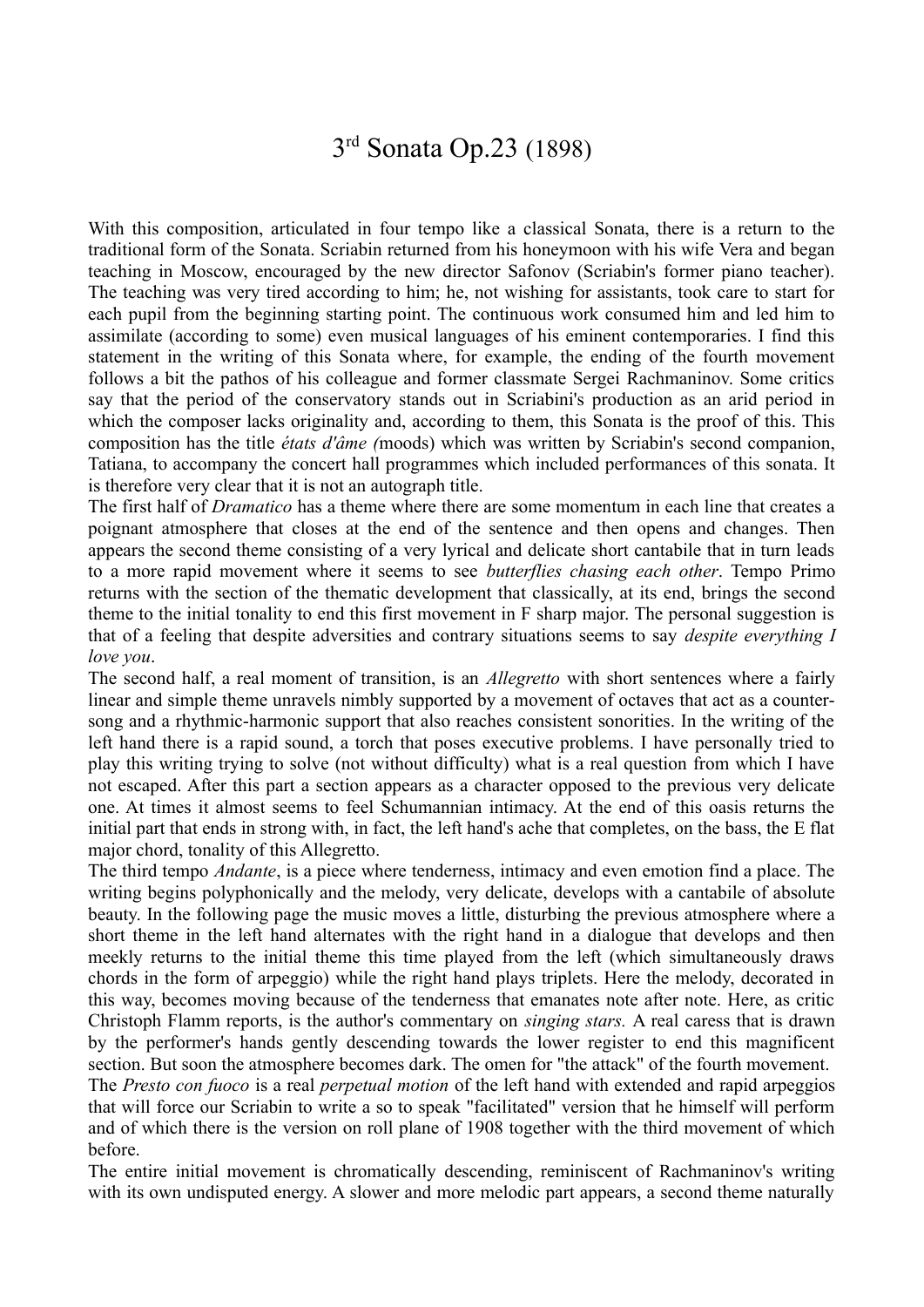contrasted with the first one that gives a respite to the previous and the one that follows. The stubborn motion restarts, which then exposes the theme in canonical waterfalls that interrupt the perpetual motion but, even more so, inflame the climate. The interrupted motion resumes again which finally leads to the re-exposure of the second theme in F sharp major which again leads to the stormy climate characteristic of this time. Another development to get to the final part where the entrance of the final theme is prepared with nineteen bars that excite more and more the climate this time in a great, positive, triumphant way. Here it seems to me that the writing is very close to Rachmaninov's in the way he prepares and the way he exposes the final theme played with chords in a *majestic* three-quarter length where shortly afterwards the descending chromatic germ appears again, this time played by the left hand that brings the music to close for a moment both in the sonority and in the low register. Immediately a chromatic movement of the left hand analogous to the previous one starts a rapid figuration of the left hand. Gradually the two hands go up quickly until they play three times and separate from the silence the rhythm of the beginning that leads the sonata to end in minor tonality despite the premise of the previous page of this tempo.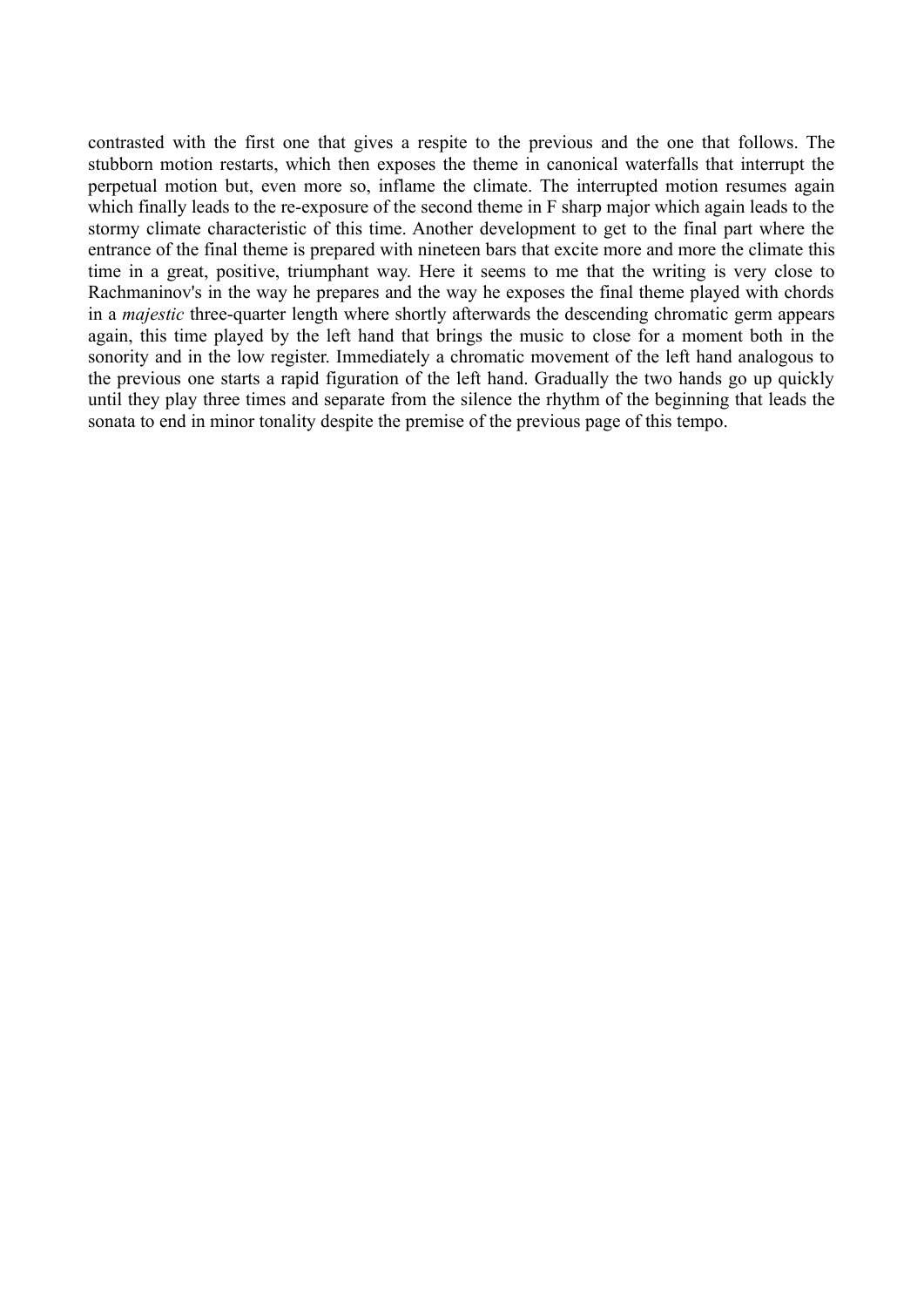### 4 th Sonata Op.30 (1903)

The period in which Scriabin writes the Fourth Sonata determines a definitive change of direction in the musician's thought; a change that is reflected, of course, in the music. The composer approaches Nietzschean thought and follows the teachings of a professor of Russian philosophy and president of the Russian Philosophical Society, Prince Trubeckoj. In the period prior to this composition, the composer freed himself from the teaching in the conservatory that was so burdensome for him and could finally devote himself completely to composition, which in reality became more and more the concretization of his thought in the form of the art he knew. Scriabini's production flourished in a surprising way. Little by little he abandoned tonality and the references to Chopin writing faded. The hinge of the musician's thought tends - and in the end it will be - to the theosophy which undeniably will lead the musician to develop a harmonious idea of the existing and of existence with that of the universe. From this point of view also the art of sounds, seen from a mere aesthetic point of view, becomes senseless. In fact Scriabin said that *it would be demeaning to remain nothing but a composer of sonatas and symphonies* (G. Taglialatela - Aleksandr Nikolaevic Skrjabin in Russian symbolism - Florence, the New Italy, 1994). Scriabin's theosophical thought takes on more and more body to the point of determining the same music. The definitive turning point towards this direction took place in these very years, around 1900 to 1903. Music becomes proactive. The use of the major tonality is affirmed. Scriabin was able to experience positive emotions (happiness, excitement) in an almost supernatural way. In this period he wrote a libretto for a melodrama he never entirely set to music where the protagonist was the poet-musicianphilosopher (Scriabin himself). Some of the verses read like this: *I am so happy that if I could instill at least a drop of happiness to the whole world, life would seem beautiful to men.* This is the period where the Fourth Sonata, whose first half is an *Andante, was* born. The music is persuasive, it brings an atmosphere of seduction, sweetness. Already the first notes of the theme (which carries the *sweetest* indication) outline a melody soaring upwards. Upward slant, flight, stars, are concepts that will not abandon the composer. F. Bowers in his work "Scriabin" reports a phrase of the musician who used to say frequently: ..."*from the greatest delicacy* (refinement), *through active force* (flight), *to the greatest grandeur*; the impetus to leave the ground and reach by flight the place where there are stars, also symbols of course as the entire Scriabian language where symbolism is combined with theosophy. After the first page where this theme is explained and sung (a theme that will become fundamental throughout the Sonata) there is a passage that never leaves the seductive character of the beginning. It is a short bridge that leads to a new part where the theme is sung by the left hand while the right hand once again draws the starry sky with chords that then become fast moving notes almost to better describe the blueness of those distant lights. Here we see an analogy with the third tempo of the Third Sonata where there are "*the singing stars*" already described. In a very amiable way this short time prepares the "attack" of the second half, the *Prestissimo volando*. Some report that, when the author taught this tempo, he encouraged the pupil to play it faster in a visible and excited way. This rapid movement is made up of many short and very rapid movements which help to create an atmosphere of festive throbbing frenzy. The piece poses serious difficulties for the performer who should not think of this time as a speed contest but rather as an invitation to enjoy the joy the composer felt; a feeling which Scriabin transferred very well into this composition. Through various sections the entire composition is directed towards the final theme (accompanied by fiery*, jubilant* indications*)* which is the same theme as the beginning of the andante, this time played in a festive way with batteries of chords to mark the achievement of the star, his beloved symbol which represents the imaginary place of liberation from human condition often the seat of suffering.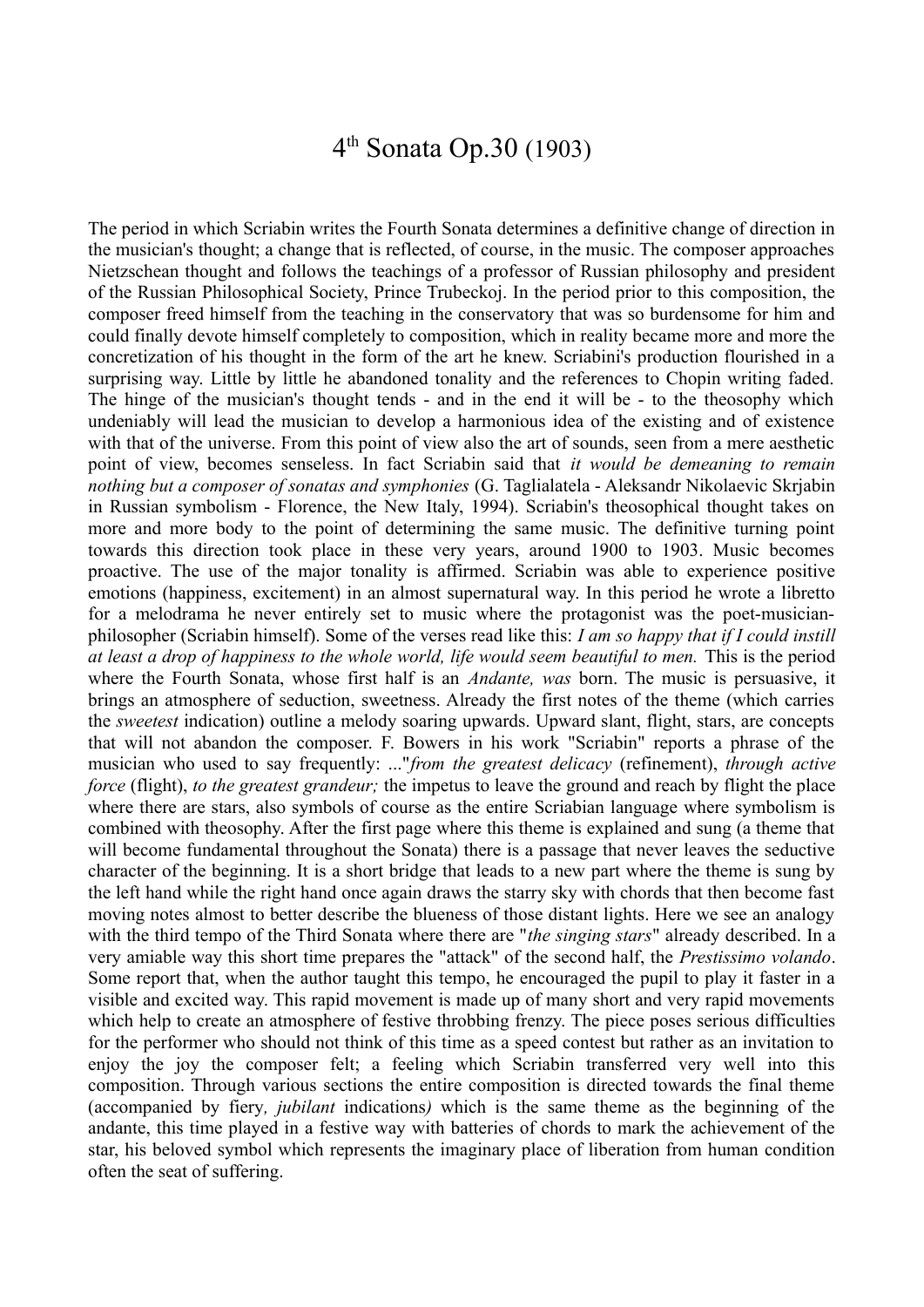### 5<sup>th</sup> Sonata Op.53 (1907)

This composition is the last Sonata to be written in tonal form and it is crucial to understand how the turning point in Scriabin's thinking already occurred in the Fourth Sonata, here it becomes manifest, indeed decisive for the composition of the Fifth Sonata. Moreover, the composer abandoned the Forma Sonata in several movements as well as for the orchestral production. One must never forget how important orchestral work is in Scriabin's production to better understand his pen. The period in which he wrote this Sonata is extremely fervid for the composer: touring in America and Russia and an important work for orchestra: The Poem of Ecstasy. This work, which bears opera number 54 and the Fifth Sonata Opus 53, are connected by a common text that elaborates a common idea.

> "I call you to life or hidden cravings! You, sink in the dark abysses creative spirit, You, fearful embryos of life, To you I bring the Daring"

But beyond any philosophical or theosophical or, worse, predictable deductions, what is useful to underline is the character in which this Sonata moves. Scriabin lives once again, because of his thoughts that gradually form, a period of excitement of which this Sonata is permeated by the overflowing inebriation, joy, joy. Everything happens with the use (for the last time) of the tonality expressed in fast times and chords or in slow times that always have persuasive and narrative sounds.

The composition begins with an *Allegro. Impetuous. With extravagance.* The left hand plays a tremolo to create rolling timpani while the right hand plays a trill that heralds an immediate flowering of groups of five notes that quickly rise to the right end of the keyboard.

It comes, after a stop, the *Languido* where the composer speaks to us with seductive language. He seems to ask us questions. This theme will be magnified in a grandiose way at the end of the composition. Then appears the *Presto con Allegrezza.* In this section there is an irrepressible joy. It seems like a swarm of lives rejoicing festively; it all begins in pianissimo. Then follows a *less lively one* where the theme still seems to ask questions that cannot be answered. All very sweet. With an *Allegro fantastico* di due battute that seems to be a reminder, it picks up the rapid rhythm in the *Presto tumultuoso exalted,* a part that brings the Sonata back to the beginning with the rolls of tympanum, trills and rapid notes towards the high notes this time with an *Allegro impetuoso*. The *Languido* returns and the composer resumes the rapid tempo playing with the elements and developing them. It leads to a *Presto giocoso* where it takes the theme of the initial Languido and makes it light, almost impalpable. Again the *Less alive* interrupted by the short calls of *the Allegro Fantastico*. The rhythm comes back alive and more and more grandiose atmospheres are created, taking elements already existing, using chord drums. A *Prestissimo* to resume the fast movement of the beginning and again the *Less Vivo*. Now appears the *Dizzy with fury* that brings after eight beats to the *with brightness*. It is impossible not to be pervaded with joy by both listeners and performers. Then comes the penultimate short section with the *Ecstatic* that magnifies the initial slow theme of the *Languido.* The Sonata ends with a short *Sooner of the* previous material and the *Impetuous of the* beginning this time without the tympanum rolls. According to Tatjana de Schloezer, Scriabin's second companion, this Sonata was composed in 6 days.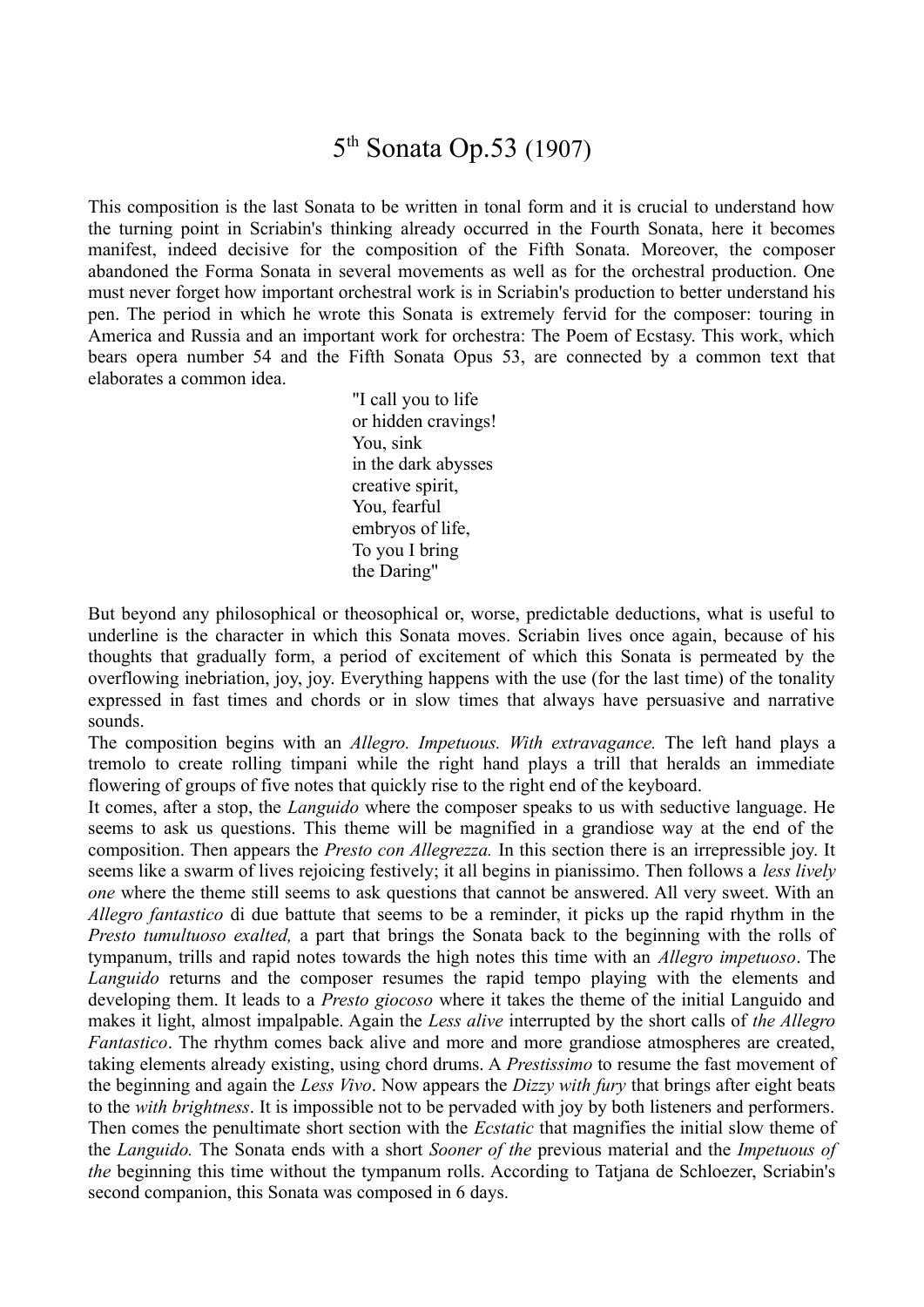# 6<sup>th</sup> Sonata Op.62 (1912)

This composition is the first Sonata by Scriabin to abandon conventional tonality. It is also the first in a cycle of five Sonatas ending with the Tenth Opus 70. From the Sixth Sonata onwards Scriabin no longer uses tonalities but develops a personal system based on symbolic, mathematical and esoteric concepts. This piece together with the Ninth Sonata belongs to the "obscure" part of Scriabin's theosophical vision. In both Sonatas the supreme and transcendent condition will not be reached through the Union between the Divine and the Soul of Man, the ultimate goal of the composer's theosophy. The aim that Scriabin, let us not forget, was to make those who so desired reach it through his compositions and in particular one, "The Mystery" (of which only sketches are preserved).

The character of the Sixth Sonata appears immediately clear with the indication "*Misterieux, concentré*".

The mystical chord opens the passage followed immediately by the "winged" "ailé*"* cell which will return recursively. The sinuous, feminine theme appears in a suffused tonality, representing the human Existence that will later be transfigured by Evil. The climax is determined by the presence of the mystical chord and the theme, so to speak, "Feminine" which alternate generating a singular atmosphere that preludes the beautiful page where the aforementioned theme is sweetly explained where "*the dream takes shape*" (Scriabin). A succession of two notes from a fourth (*charmes*) appears, another recurring element. Rapid successions of the mystic chord mark a passage that will become recursive and prelude to a main event of the sonata (avec *entrainement).*

You can almost really see the dance motif so frequent in the music of this composer with his *Ailé tourbillonant*. This frantic movement of the officiant tense spasmodically towards the evocation of the mysterious and terrible force: the épouvant that *really rises (surgit*) in the sonata in a suggestively terrifying way. Now begins a section that seems to derive from the evocation of the épouvant *: l'avec trouble.* The cell *ailé, etrange* mixes twice with the element avec *entrainement of* which before seems an emanation of the épouvant entity. Five notes of the mystic chord begin a brief dialogue that will be repeated shortly of the cell ailé, etrange *where* an octave of sound is eloquently called appel mystérieux *(*also an *element* that will be repeated shortly in a rebutted form). The previous situation of the *avec trouble* returns again *with* the dialogue of the ailé etrange *and the* mystérieux *appel which, in* rebutted *form*, concites the atmosphere of the Sonata. The page of the theme of the "dream *taking shape"* returns with a different and dynamic aspect. Rapid successions of scales composed by the notes of the mystic chord that adorn the theme while the atmosphere is turned on appear. *Charmes* also appear.

The theme of the *dream taking shape* appears transfigured in its opposition to the original exhibition: first crystalline and ethereal, now it becomes Joyeux*, triomphant.* This transformation seems to be generated by Evil that takes possession of Man, who in turn becomes part of Evil itself. A dramatic page where the *Sombre* (dark) consisting of 4 notes of the now disfigured theme prepares the Epanouissement *de forces mystérieuses (Apparition* of mysterious forces).

Followed by the joy of the officiant performing a short dance with *an exalted joy.*

With an *effondrement* immediately (immediate collapse) everything resumes as at the beginning. The sonata starts again but the theme "Feminine" sounds loud this time. After expositions of the thematic material already seen, the theme "Feminine" reappears in octave supported by arpeggios on the left side. In this way comes the page where the inscription "tout *devient charme et douceur"* appears*,* part of the piece with three lines where the female theme appears, successions of the mystical chord, the charmes in an atmosphere of oneiric taste, enchanting fascinating. It changes its pseudotonal structure and swells again and then disappears towards the end; in fact a third vision of the "dream *that takes shape".*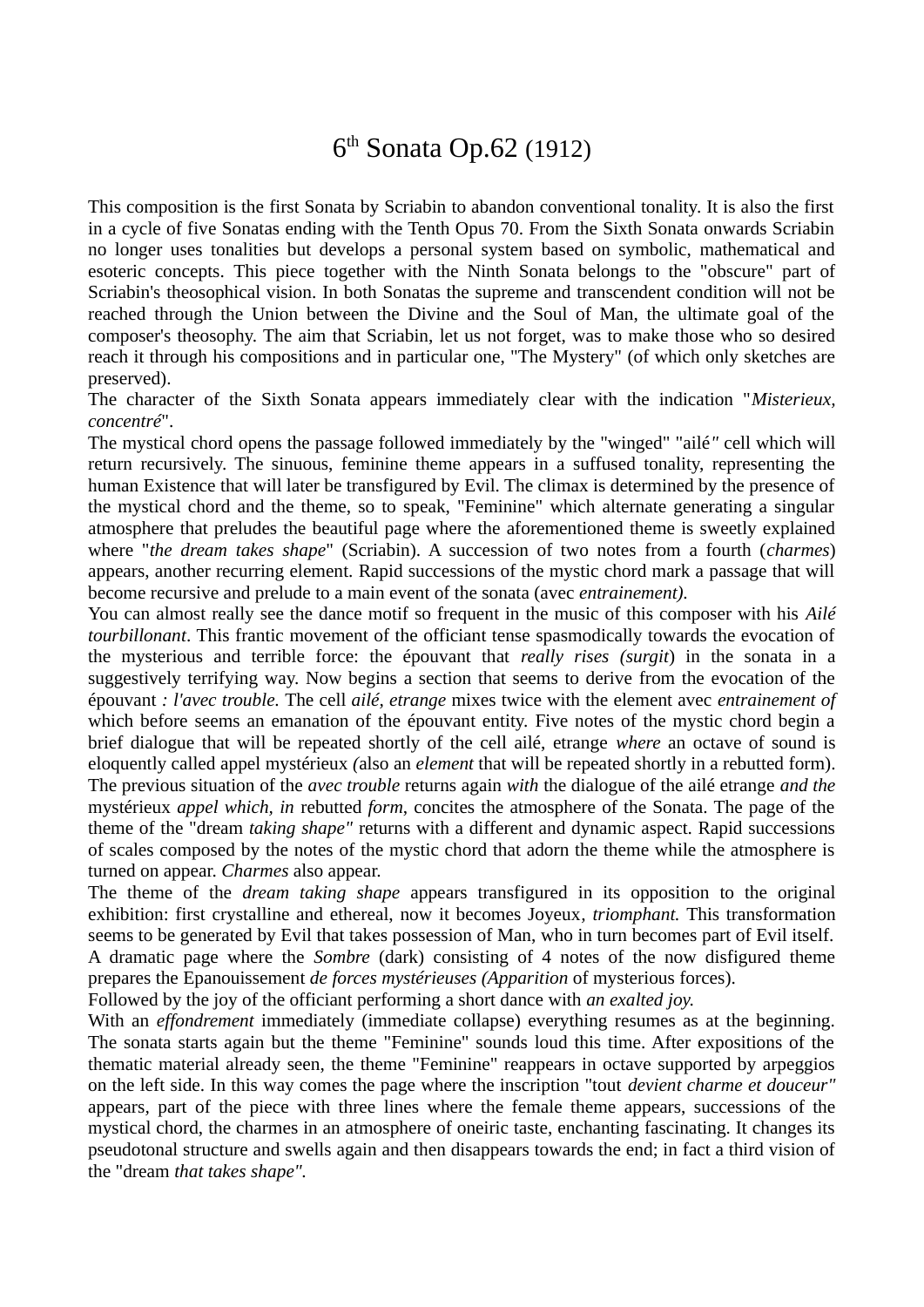Back comes the avec *entrainement that* preludes the frenetic dance of the priest and this time the épouvant *moves* in a delirious dance where it seems to see also the officiant totally immersed in this satanic evocation. This final page is wider than the one where épouvant appears the first time. Everything always dissolves into dance form. Even the horrible presence fades away leaving the smell of the mystical chord of several octaves.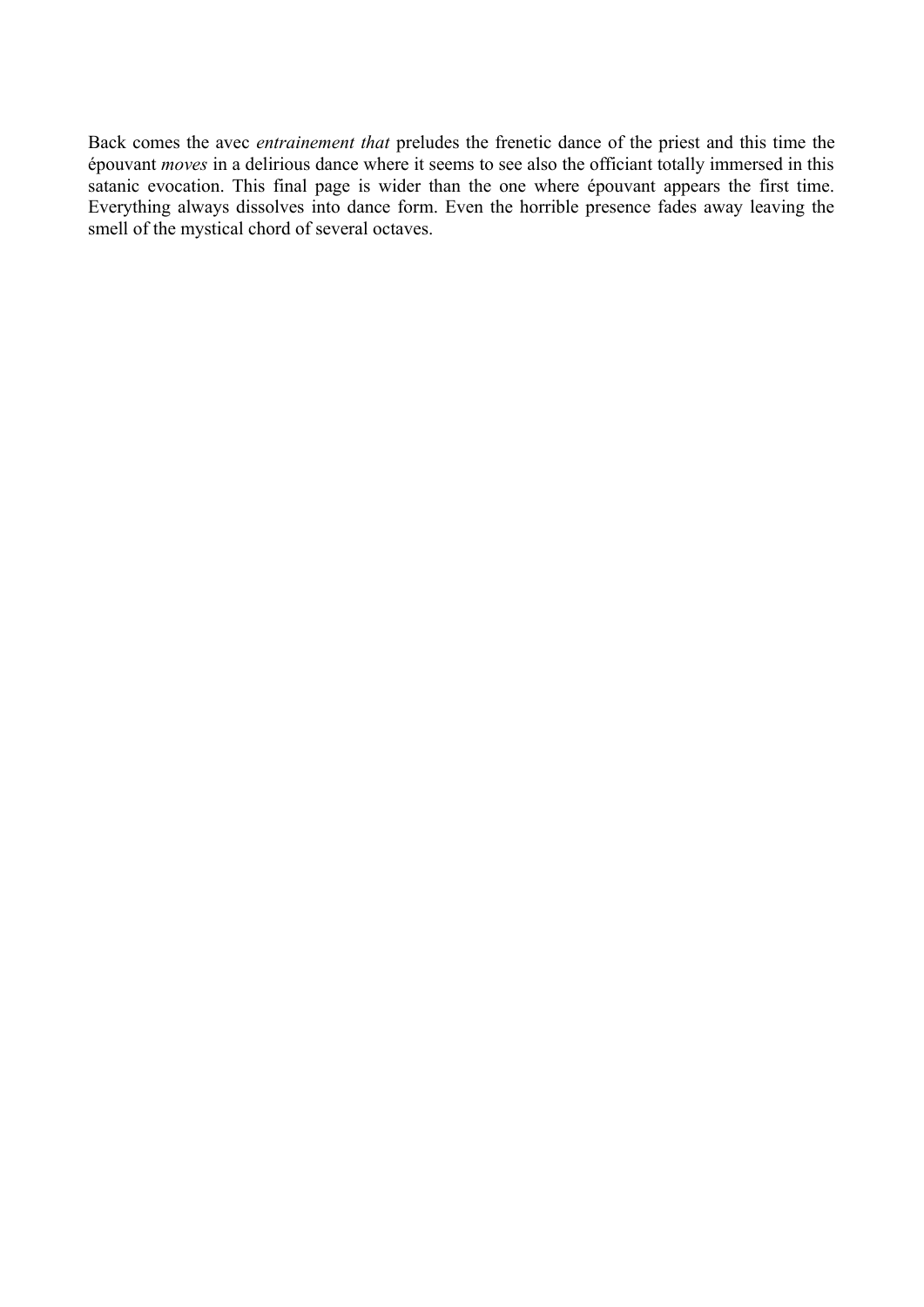# 7<sup>th</sup> Sonata Op.64 (1912)

Scriabin speaks of this piece as "the most beautiful compositional experience of his life". One cannot blame him because I think that in this composition there is perhaps the most successful encounter in this artist's production between the beauty of the material of the composition with its elaborations, the great contrasts between the thematic elements, the fervent imagination in shaping the shape of the sonata itself, the suggestive "three-dimensionality" of the single moments (thanks to the simultaneous encounter of elements in light and shadow, distant and close to the listening), the play of harmonies, and, last but not least, the elegance.

Undoubtedly the Seventh Sonata is a fascinating piece.

It is perhaps the most complex Sonata to perform; superimpositions of polyrhythmias in the same hand, sudden "climatic" changes, technical complexities in certain steps... Already in the previous Sonata the musician had abandoned conventional tonality to draw definitively his compositional habitat with his mystical chord which here becomes a container element and producer of the whole. In this work we see how the writing is enormously complicated compared to the previous Sonatas but this does not confuse the listener; I would say that this density of notes is the indispensable voice, necessary to perfectly describe both the environment and the development of the story of which the composition speaks. Writing that then, as we will see starting from the Eighth Sonata, will go towards a gradual simplification, almost dematerialization if we think of the incipit of the Tenth Sonata Op.70. The Seventh Sonata is a "physical" sonata, a place where the esoteric argument materializes in space taking on an almost ponderable weight, a piece that asks a lot of the interpreter not only for its technical atout but also for the imagination of sound. As always Scriabin asks for an ability of imagination and sound realization that goes from the crystal clear almost virgin to the dirty black almost horrid.

This Sonata contrasts sharply with the previous one for its meaning, its solarity (despite certain dark elements present in the piece), its vocation. In fact, it is the "White Mass" that seems to be the esoteric concept that Scriabin tended towards, more than other wide-ranging piano compositions. In fact, the musician's appreciation of the Seventh Sonata was not only from a musical point of view. The apotheosis of Scriabin's theosophy *calls the whole world to experience a mysterious and ecstatic event, during which the reunion with the Holy Spirit1* (the Creator n.d.r.) takes place. Let us not forget the fact that this musician has left us with the precise idea that music serves a higher purpose than being an end in itself. That it can, therefore, serve the purpose of being the bridge and perhaps the place where Man reunites with the Divine from which he was generated and then separated to finally re-establish the Primigenia Union. The composer believes to have created with the 7th Sonata abstract music, i.e. devoid of man's feelings and lyricism linked to the sphere of emotions, a music very close to the Mystery like the sounds of bells, those same bells that would have called the people of the Earth to a temple specially created in India for the celebration of the Mystery, a mystical experience of the 7 days3.

It is also logical that Scriabin used a symbolic language to describe and create Myth, Man, entities, Good, Evil (the latter coexisting for Equilibrium). Therefore symbols and, even more so, a real personal vocabulary easily recognizable by the recursiveness of the musical cells which, in turn, are accompanied in the score by descriptions that identify the meaning of these sequences.

*In this way we create a set that we can call a small vocabulary of Six musical elements that indicate events or states that are always the same2.*

The autograph manuscript bears the indication "*Prophétique"* which is not frequently found in published editions.

We have testimonies of comments Scriabin made to friends about this sonata reconstructed by Sabaneev1 (1881-1968 - musician, musicologist and Scriabin's biographer).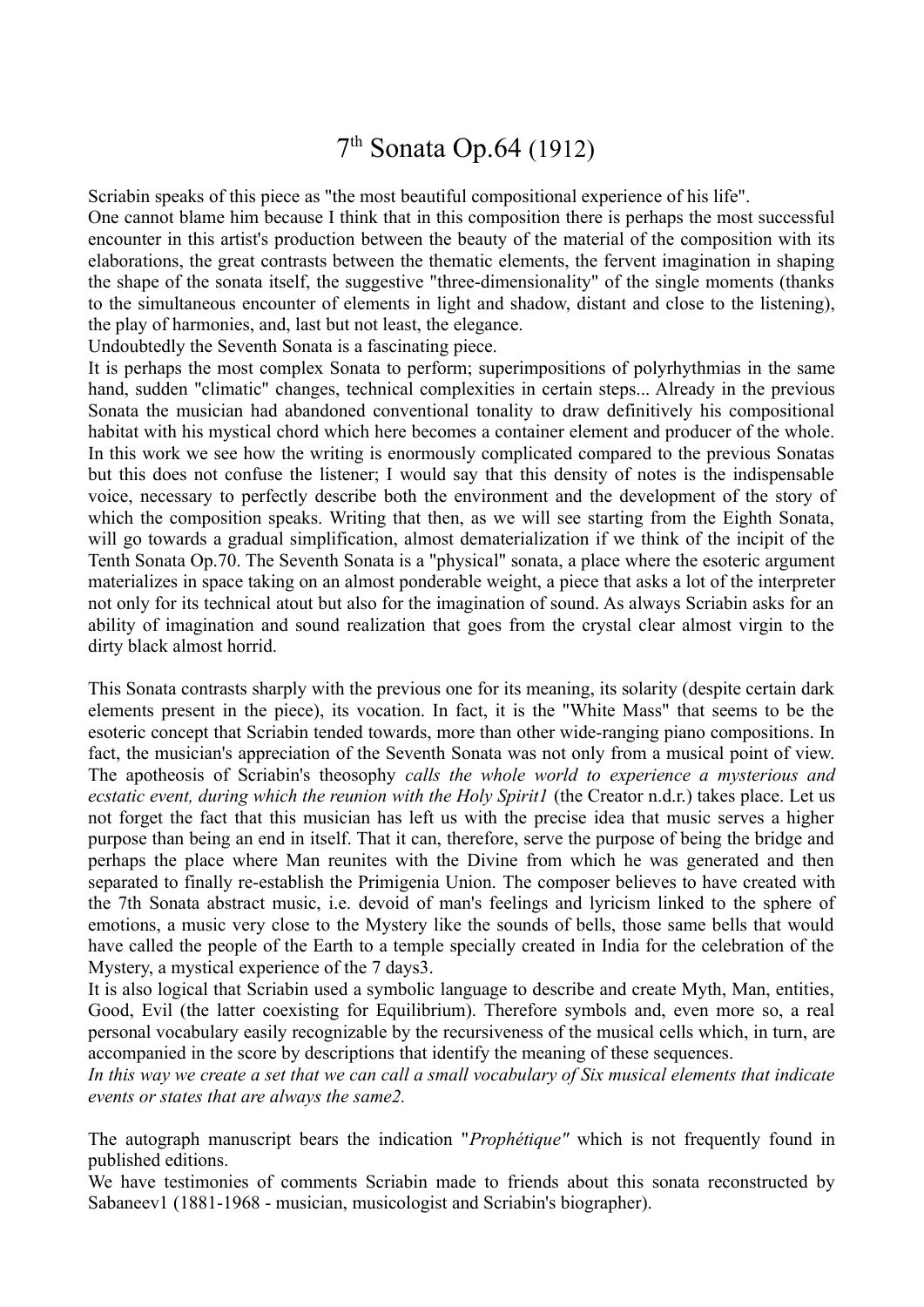The Seventh Sonata opens with the indication "Allegro" with the *"theme of the will", the voice of the creative spirit calling humanity to a mysterious event1.* This theme is an element of Scriabin's vocabulary *and consists of a quick upswing towards its beating: in general the function of this element in Scriabin*'s *writing is to announce something that is about to come (the "Fanfare" element)<sup>2</sup>* . *The vertical sounds resulting from the accompanying figures of the first theme were defined by Scriabin as holy harmonies1* (sacred n.d.r.). An opposite moment to the incipit and short entitled "*mystérieusement sonre*" immediately follows. It is composed of chords in the central region of the piano and represents, according to the author, *the "harmony of the bells", which announces to humanity the need to witness the experience of a mysterious event1.* Let's think about the fascination of Indian thought that the composer underwent during his esoteric-theosophical studies coming from Buddhist thought: the long sound of the bell, its effect, the syllable "om" connected to it, the bell with its almost infinite vibration that serves to announce to everyone or prepare for meditation...

It takes up the "*theme of the will*" in a narrower form with a longer take on the "*mystérieusement sonre*". This element is complemented by alternating surplus fourths to the severe already present at the beginning. From ancient memory one can sometimes hear the association between the scriabinian augmented fourths and the "tritone" or "diabolus in musica"; an interval that notoriously identifies the presence of Evil. The esoteric references of this composer's writing and his vocabulary far exceed the simple quotation of an ancient interval used for the reason mentioned by many authors before the musician (a fine example in Liszt's "Dopo una Lettura di Dante"). I think of this interval used very often by the composer as a particular effect, a color.

Everything fades away; thus appears *the avec une sombre majesté*, a theme that seems to be played by brass for its martiality, one of the dark elements of the composition, a real motto consisting of three fast notes and a long one (the four notes form an arpeggio). These cells also constitute the last four notes of the sweet theme that will appear later. It is accompanied by episodic excess fourths or by the fanfare element that gives power and majesty. A fanfare element occurs with a bell twice. The theme appears in stark contrast to everything that has happened so far: here is the female theme that represents the human condition and on a non transcendent level, the woman. It is accompanied by the indication: "*avec une céleste volupté*" and when it rises for three notes "*très pur, ave une profound douceur*". (notes taken from the *sombre majesté*). It is precisely these three notes that will be transformed to generate opposite situations. This theme was defined by the composer as *"pure mysticism". He suggested interpreting this theme without any sensuality or lyricism1.* The *sound mystérieusement* still appears to interrupt the unravelling of the beautiful mystical theme that returns. *"Here everything is obscured by mystical clouds", Scriabin comments in reference to a passage in which the 2nd theme is heard in counterpoint with a fragment in pianissimo of the theme of the will and with a motif of 5 descending notes (b. 47-57) which can be defined, following Scriabin's words, the motif of unexpected flights, that is, according to the testimony collected by Sabaneev, "all the different variations of the flying and floating spirit1".* This episode presents the theme well explained in turn on different octaves and is adorned by the five descending notes while arranging the fanfare element in low octaves. Sometimes the five descending notes are preceded by a design that is very reminiscent of *the étrange, ailé of the* beginning of the Sixth Sonata. Also this episode, as it goes down in register, is turned off by decreasing the number of notes, the pulsation and the sound. The element of the "flying and floating spirit" is another fundamental component that sometimes becomes the protagonist of the pentagram. This last element immediately appears again in rapid sequence and in two consecutive octaves, moving the piece and alternating with the drawing analogous to that of the Sixth Sonata (*animé, ailé*) (animated, winged). The theme in rhythmically varied form appears and preludes to a new element marked by the term "*ètincelant*" *(sparkling) which according to the author represents "the sparks coming from the fountain of fire1"* naturally to be understood in the figurative and mystical sense. More than sparks, I would say a rapidly changing multicoloured emanation at the apex of the arpeggios a theme is drawn. Two bars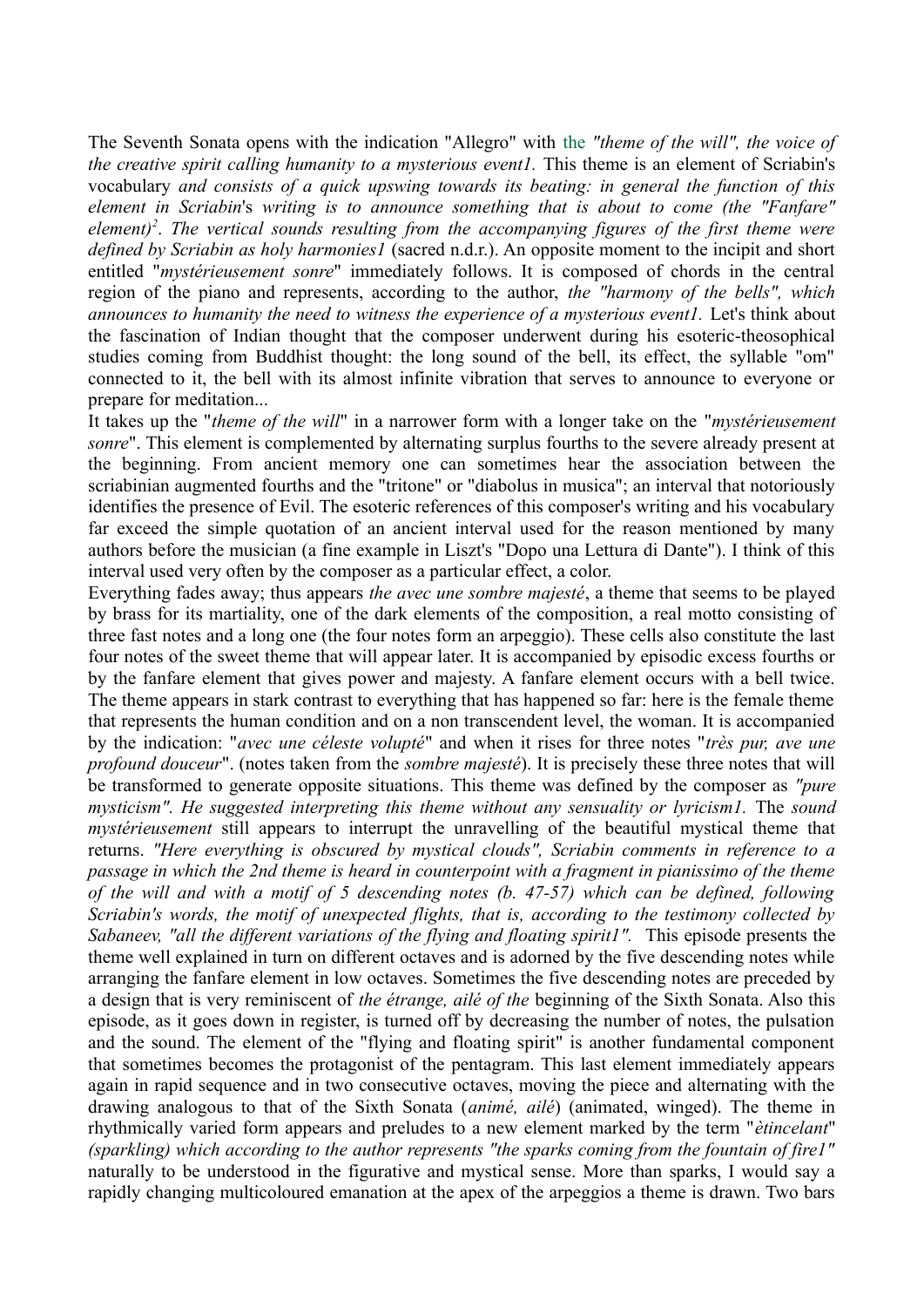of a brief progression of excess fourths to return to the initial theme transposed. The very sweet theme of the "céleste volupté" returns, followed - if not interrupted - by a triplet followed by a long note in octave, first low and then high, which will take on more and more body to become a preluding element of a rough moment in the sonata. This element is the generating mechanism of the "*sombre majesté*" seen in the opening pages of the Sonata, in turn, as I said, produced by the last notes of the female theme. Again the opening theme of the composition. And again the very sweet theme this time adorned by the five descending notes is preceded by one that is very reminiscent of the *étrange, ailé of the* beginning of the Sixth Sonata. During this exhibition, the "Fanfare" element with the indication "*menaçant*" appears threatening, the ever-present emanations of the flying spirit drawn in quintines in a second fast second time. The triplet followed by a long note as a warning appears three times before the "sparkling" element (which unexpectedly also takes on tonal directions) also inserting a chromaticism of three notes alternating with rapid movement. In this way there is a dialogue between the design of the high notes of the "*étincelant*" and that of the chromatics of the three descending notes. All permeated, as I said, by an unexpectedly tonal taste. Two jokes with the "fanfare" element repeated three times and interrupted to reopen a new exposition of the feminine theme, sweet, always mostly animated with that triplet above that seems almost a catalyst. The various elements of the sonata dance on these staves accelerating, stirring and dramatizing more and more the atmosphere of the Sonata. The writing thickens taking short values, the long note triplet becomes the wake-up call. The writing seems to come out almost out of the page and really it seems to listen to thunder and see lightning that preludes the appearance of the initial theme supported by batteries of mystical chords in the right hand and arpeggios on the left. This page is accompanied by the term "Foudroyant" (Terrible) and it seems like it's time for the Sonata. In fact, the "*sombre majesté*" is back, transposed by the sound of the bells represented by mystical chords as at the beginning of the composition with the female theme. Now the element similar to that of the Sixth Sonata that adorns the theme of the "*céleste volupté*" is written in fourths. Again ringing of bells for a new emersion of the sweet theme where there are the descending fifths played in fourths and fast descending fifths. This moment is wonderful. There is a real possibility to create a sort of sound "three-dimensionality" where the theme "*bien marquée*" (autograph annotation) appears in front of us with these elements that create a sort of real harmonic sea that really draws a sense of depth; almost an ocean of sounds. The sonata continues to repeat the steps taken at the beginning with the quintines in fourths, "*the different variations of the floating spirit*". It also follows *animé, ailé* always with the set of the fourths, the theme of will, the sound of bells, triplets with long notes that feed tension, bells again. The female theme reappears for the last time. The four notes of the *sombre majesté* increase by one, generating a mechanism formed by four fast notes and a long trillata supported underneath by the *fanfare* element. This part resembles the part that preluded the *Foudrojant* without reaching the climax of the previous one. A rapid dance made of chords that descend and excess fourths in eighths prelude a rapid appearance of the female theme. Again the same thing that preludes the *fulgurant* moment that comes directly from the *étincelant* with the successive chromatism of the three descending notes. Here appears a lyrical part where that theme of the high notes of the *étincelant* is developed while a long pointed theme appears. The writing is in four staves, the moment is very suggestive. The excitement is resumed with the chromaticism of the three descending notes, chords alternating with bass. Now four bars *have a joie débordante* which see a chord with two hands in the lower region preceded by a bass in octave, a central descending motif alternately recursive twice and chords in the upper region which are preceded by rapid upsets of chords. All these elements create a joyful, almost "overflowing" atmosphere. Now there is a moment where the writing descends in register by means of chords and an element in the grave that comes from the pentagram of the "bells". Everything seems to stop on a not rapid theme of five close and almost chromatic notes. The atmosphere warms up quickly with moving chords repeated after the high octave with octaves of quarta in excess. Chords and octaves in the high region are accompanied by rapidly accelerating "*en délire"* ending on a twenty-five-note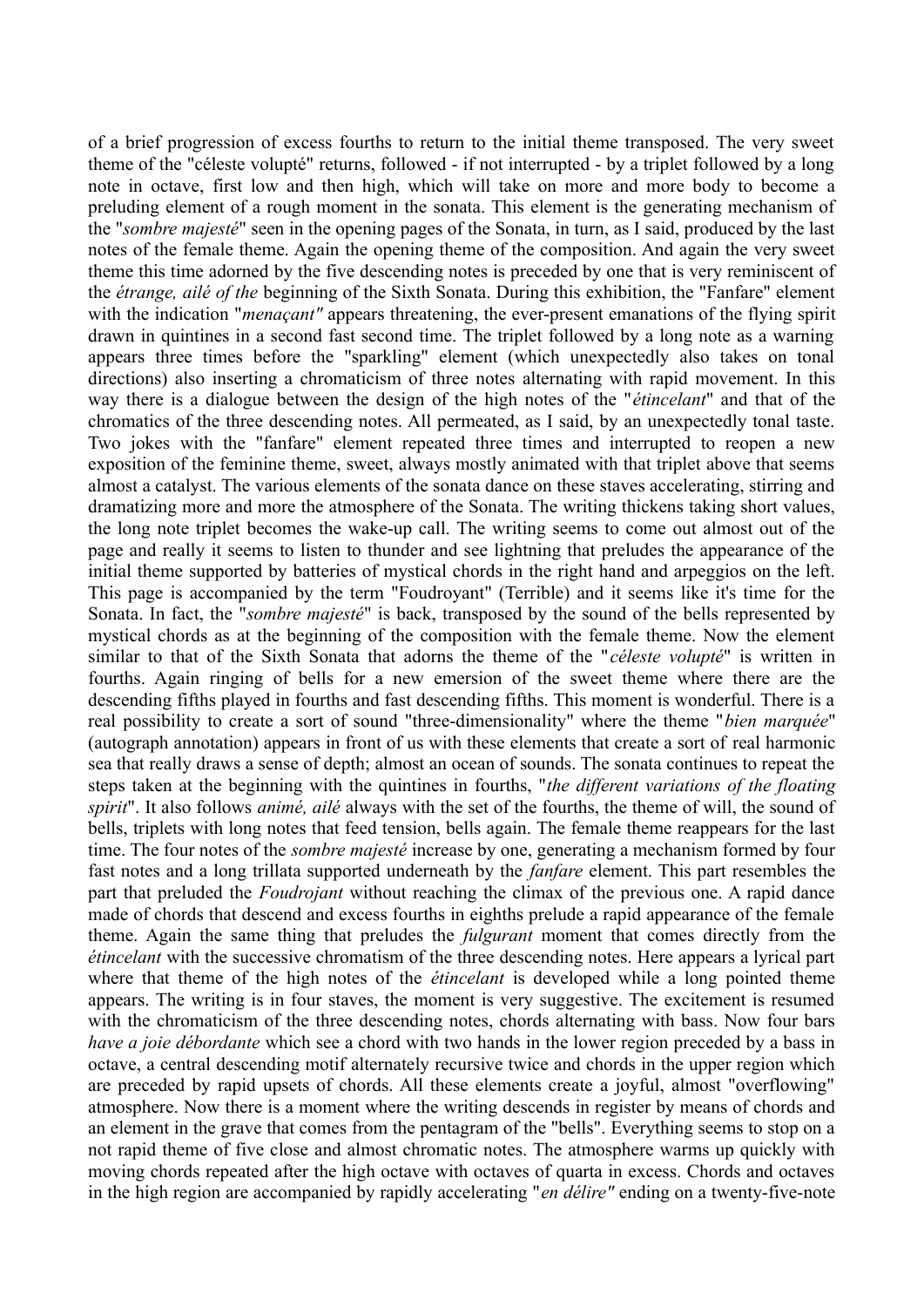chord from the central region of the piano to the last high keys of the keyboard. This moment of the sonata that ends with this imposing chordal mass almost recognizes the delirium of the officiant in performing his ritual in a more and more concited way (with the chords accelerating before the great chord). In the end he really loses control of himself and falls. The five slow notes that preceded the delirious moment return. The whole becomes pianissimo and four short notes plus a long one follow one another to reach the high region of the piano again. The right hand stops shaking and dissolving while three times more the quintines express "*variations of the flying and fluctuating Spirit*". The end appears fading away, almost asking a question that we may know. Exactly like the Sonata that preceded it and the one that will succeed it.

#### Bibliography

1 [Andrea Calabrese August 22,](http://armoniepitagoriche.blogspot.ch/2011/08/scriabin-sonata-n-7-op-64-per.html) 2011 on blogspot "Pythagorean harmonies - musical, numerical and cosmic harmonies in the land of Pythagoras".

2 Susanna Garcia - *Scriabin's Symbolist Plot Archetipe in the Late Piano Sonatas*

3 Giovanna Taglialatela - Alexandr Nikolaevic Skrjabin in Russian Symbolism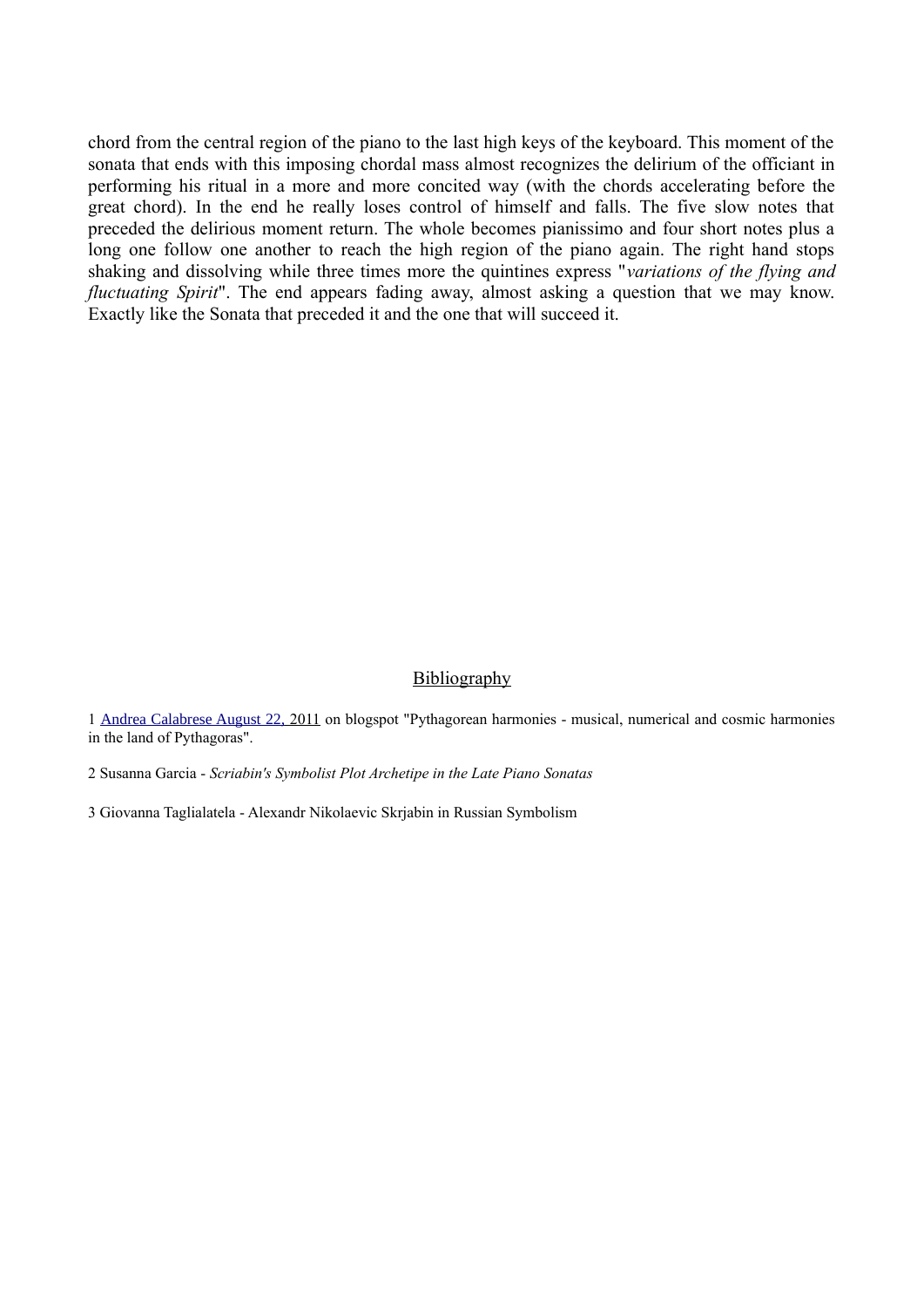# 8<sup>th</sup> Sonata Op.66 (1913)

This Sonata of vast proportions (the longest of the last five) stands between the Seventh Sonata, "the White Mass" and the Ninth, "the Black Mass" and differs considerably from the Sonatas that precede and follow it by its characteristics that make it "different". Could this Sonata be the *world* between the opposite *White Mass* and the *Black Mass*? Or even the center of gravity of the last 5 Sonatas?

Especially in the examination of Scriabin's production from the Fifth Sonata onwards we see that the pentagrams are often accompanied by sentences, highly explanatory textual elements that give meaning to the music just below. These comments almost always evoke atmospheres and events of considerable impact.

So it is for the Sonatas from the Fifth onwards to the Tenth. But it's not like that for the Eighth.

Here Scriabin limits himself to the classic agogic notations (*Slow, Allegro agitato, Much more lively*) with the sole exception of the adjective "*Tragique*". Apart from these dutiful indications of movement, nothing else appears. In this Sonata his eloquent commentary on pentagrams has, therefore, a definite setback. Mystery.

The character of this Sonata is also unique in Scriab's production. This music seems to speak of limbo, of no man's land. Enchanted place, a nowhere. A beautiful but unreal island; perhaps a dream. A place perhaps not even Scriabin himself. That's why it's difficult to interpret, to think. It's a piece very little frequented by pianists. Together with the Sixth, this Sonata is the most deserted, the "least" descriptive, the one that perhaps has the least impact and together with the Sixth is the Sonata that Scriabin has never played in public. The composer describes it as *the most tragic episode of my creative activity.*

This composition is very different from the previous ones and from those that will follow also for the musical writing that very often touches the tonality. In some moments (in the slow opening for example) it seems like the Berg of the Sonata Op.1 for piano, in other moments instead it seems to approach the Debussy of the *isle joyeuse* or, when the music *is* left to itself, a clear reference to the pastel sonorities of impressionism. All non Scriabian elements. Also as far as the sonorities are concerned, it's atypical: it uses half sonorities, I see it diaphanous... almost transparent. There are intense sonorities but they are not the ones that characterize this composition.

I'd say we play it with the impressionists in mind. The fourth rapid descendants, constant of the piece together with a theme, thinking them immaterial, not physical...

As for the Tenth Sonata this composition begins with an initial part, almost a prelude to the actual composition.

*The incipit of the Sonata seems to me to represent a strange creature that moves swaying in the dark... like a dragon of ancient times with thousands of sparkling colors* (Nuccio). A being that materializes and returns alive through the musician who evokes it. For this reason (and not only because of the composer's own conception of the pulse) the "Lento" as an agogic expression of these first pages of the piece, I consider it merely a rough indication (as it happens, in my humble opinion, for the whole production of Scriabin). This "prelude" begins with a tenor upbeat theme consisting of only three notes wrapped in chords in a three-line writing. At the third bar appears a sequence of nine notes that will become recursive. A theme of doubt. It seems to describe something that exists but of which we do not know why. The character is caressing.

A longer known quatrain appears that seems to release energy giving rise to elements that appear accordingly. In fact it is an arpeggio that opens; it gives life to play it alone. With these elements opens this two-page long part where the movement is not constant but sometimes seems to undergo accelerations like when an astral body meets gravitational fields created by the major celestial bodies.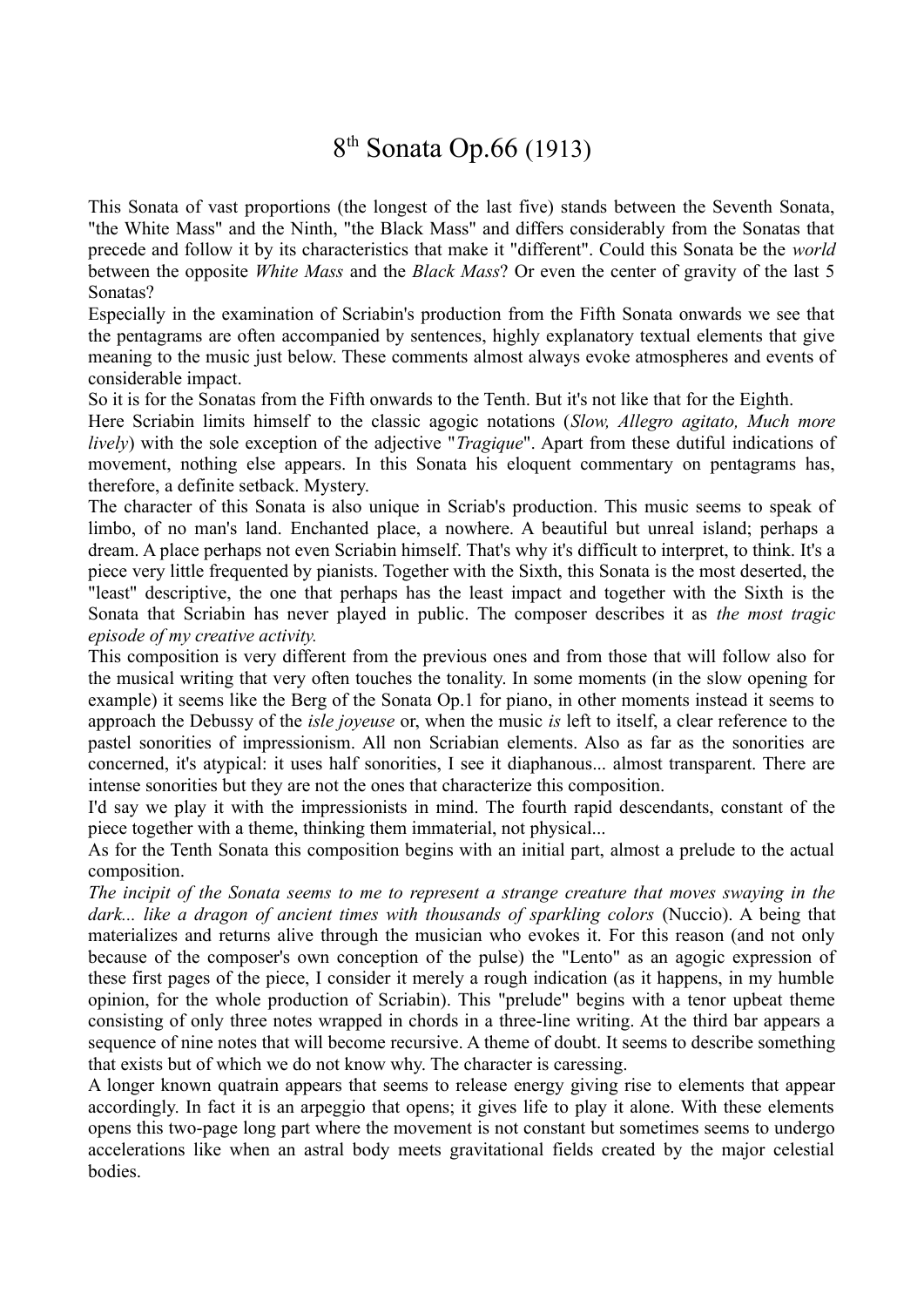The *Cheerful Shaker* begins. The theme of the three notes of the beginning here develops entirely in a dozen or so notes linked by tight intervals except for a small leap between the last two. You live in a suspended atmosphere. Then the chord is transposed through a modulation and is repeated in a new "tonal" sphere. It should be noted that the composer will make great use of the second interval of the main theme by placing the first note in upbeat and the second in beat: a sort of motion towards, a go. The trill is also an important element in this sonata. It is for Scriabin's music in general. It is a point of light, but in this sonata it also appears to emphasize the climax notes of a moment that seem to feed even more unanswered questions. A *much more lively* short that leads to a new "modulation" of the previous content that evolves to the *Tragique.* This moment sings the sequence of the nine notes that appeared at the beginning lyrically almost with a *tragique* tension. A short sequence of ups and downs (one of the dominant elements in Scriabin's pen) is the prelude to a section that looks like an oasis we will find again: it is composed of trills, arpeggios, accented sounds, chords. Diaphanous section, clear mostly on the medium-high register of the keyboard. It takes shape in its melodic trait from the theme of the nine notes. There follow four static bars that serve to make the Allegro agitato reappear in new modulation with double notes in the right hand and arpeggios on the left; almost a murmur, a noise, another recursive element of the Sonata. This part of the piece alternates the initial theme of the Allegro agitato with an elaboration of the *tragique* theme. The whole leads to a completely new section that is opposed to what happened previously: the *Less alive*. Once again we have the theme of the Allegro agitato but this time stretched out and preceded by rapid arpeggios which draws an atmosphere I would say unusual for the music of this composer. The theme of the *tragique* transfigured in the new light also appears. The tonality is tinged and the whole seems to draw that ideal island bathed by the sea in the warm morning warmth of a spring sun (Nuccio). After a trill, the *Tragique* breaks out again, this time *much more alive* where the elements of the sonata tighten in a more *lively* time. The whole leads to a *Soon of* short duration. Here you really seem to hear the rapid birdsong given by a trill and an extract from the theme of the new in rapid form. The birds that inhabit that island before. Followed by an *Allegro* that preludes to the *Less alive* similar to the previous but more extended. The sections mentioned above alternate in various ways resulting in a *More alive* that leads to a *Soon*. Here once again and even more one really seems to hear the frenetic and joyful singing of small birds. The Sonata's progress is more lively on the last page where the *Prestissimo* appears with the *theme of birds* at the beginning and a descending movement of chords that glides towards a *doux, languissant*, the last line of the sonata that returns brings back the dreamy atmosphere with the final part of the theme of the nine notes.

*The most tragic episode of my creative work* (Scriabin's sentence on Wikipedia about this sonata)

Scriabin began writing this Sonata in the winter of 1912/13 and completed it at the beginning of the summer of ´13 He worked on the Tenth Sonata at the same time and completed it before the Eighth (Rubkova).

"drawn from nature, as if it had existed before".[Ashkenazy- 10 Piano Sonatas commento alle registrazioni] Stravinsky described the piece as "incomparable" [\[Donato Mancini - commento alla](https://www.allmusic.com/composition/piano-sonata-no-8-op-66-mc0002365693) [Sonata n.8 op.66](https://www.allmusic.com/composition/piano-sonata-no-8-op-66-mc0002365693)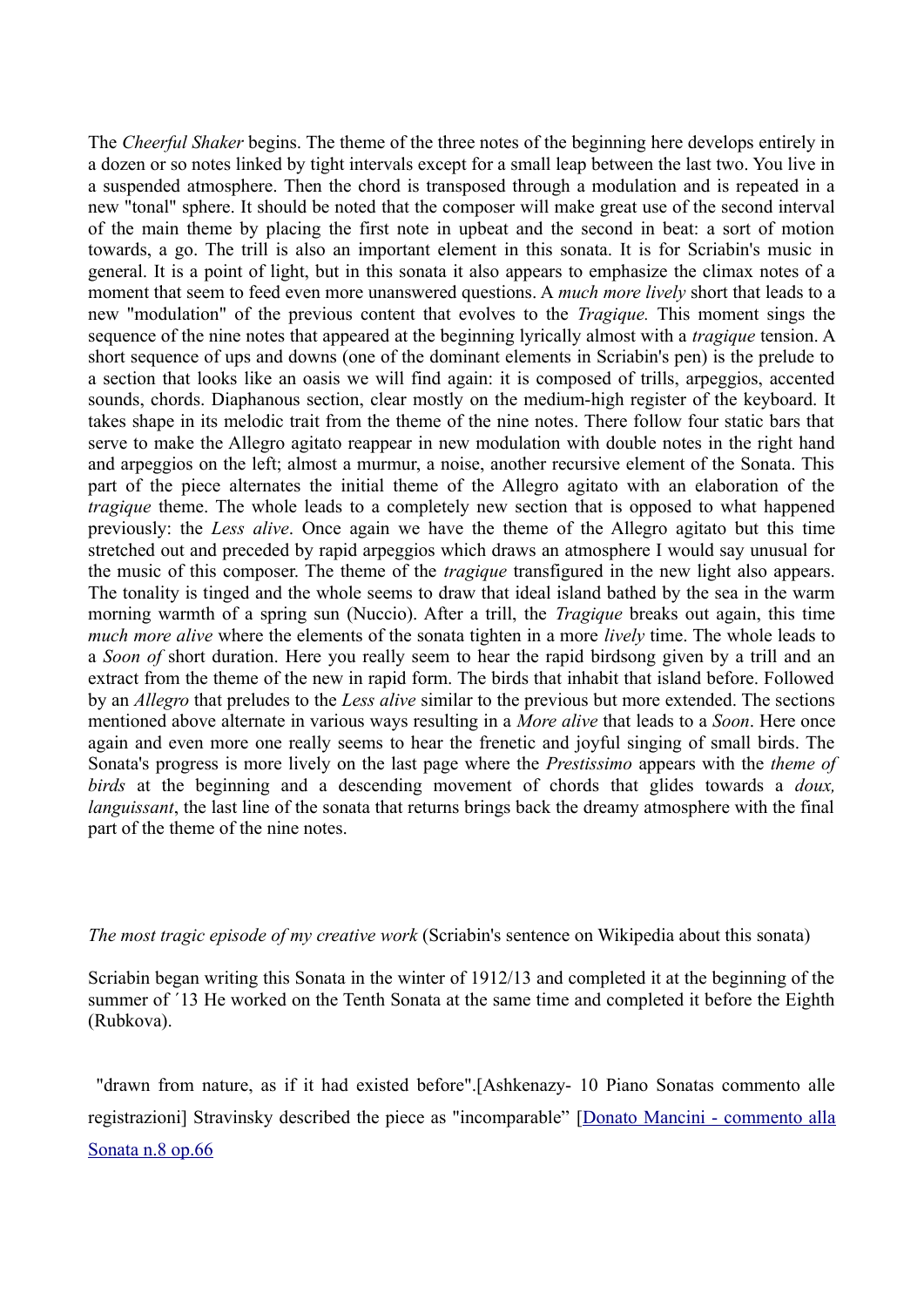#### 9th Sonata Op.68 (1913)

The Ninth Sonata Op.68 is among the composer's best known compositions. When you want to play the last Scriabin the *Black Mass* is practically a must. The appellation *Black Mass* is not autographed but was given by an acquaintance of the author with prior permission. It is a composition very defined in the message it carries and is closely linked to Scriabin's esoteric thought as, moreover, the artist's production from 1903, when he published the Fourth Sonata Op.30, until his last days. Without dwelling on Scriabin's theosophy, we can summarize that it can be inscribed in the thought of Soviet symbolism. Approaching Scriabin's music must necessarily take into account that this artist, more unique than rare of its kind, thought of music as a determining element in a theosophical and theurgical context in which he was completely immersed. Music would have been useless if it had been art aimed at pure aesthetic value. Art intended as a means to achieve a higher spiritual state of man. The world we live in and the transcendent world are intimately connected and form a unicum. The artist and in particular the musician (just like the officiant of an ancient sacred rite) would be the bridge that connects the world of human reality with the transcendental one, *calling to life* with his instrument the musical pieces, real creatures of the supernatural world, through the performance of the compositions themselves. Scriabin's pen, therefore, has increasingly written music guided by the precise intent of treating (if not evoking) this complex universe. It is well understood how this discourse can be misunderstood if not easily ridiculed. We would add that Scriabin's esoteric question was perhaps a reason why this composer was removed from pianists' repertoires. Returning to Scriabin's universe, the unicum mentioned above is also composed of antagonistic elements in balance or in struggle such as, for example, good and evil, an issue addressed in the Ninth Sonata, the *Black Mass*.

This music tells of the very act in which evil takes possession and transfigures good by converting it into part of itself. The narration of this story appears eloquently in the composition.

The Sonata begins with a series of intervals of fourths over and above those dear to Scriabin which form a short descending melody. A climax is created that introduces *something unwelcome that is about to happen*. Without going into details, the *Evil* immediately appears with a small but effective hint of the element marked by the composer with *mystérieusement murmuré with a* very rhythmic character, with detached notes and contrasted with the situation of before made of tied and slow notes. This *germ of Evil* will appear in an incessant percussion throughout the whole piece until it reaches its purpose as before. Another characteristic and suggestive element is given by a series of trills at a distance of seventh and connected by fast arpeggios. It almost seems to tell the damnation of the souls of a Dantean infernal circle. After this appears what we can call *the theme of Good* connoted by an undeniable sweetness where Scriabin writes *avec un langueur naissante*. The atmosphere is completely opposite to the previous one: the piano plays in the medium-high register of the keyboard and embellishments adorn the theme that unfolds amiably. The disturbing series of trills that appeared before the Sonata with the intervals of quarta eccedente (tritons) with the *germ of Evil* returns again. The *theme of Good* appears splendidly adorned with rapid notes that seem to evoke the harp. An almost dreamlike atmosphere. From here begins the real struggle of the two opposing elements of Good and Evil. Superb the way Scriabin slowly but surely transforms the *theme of Good* into something opposite, evil. Rigo after Rigo the rhythm of the piece becomes pressing and in the end it will be just an *Alla Marcia*. The theme sobbs interrupted by the percussion of the elements of evil until it deforms itself taking on a horrible appearance like a wax statue in the sun. The whole thing gets more and more excited until a *More vivid* and a *Soon* that makes the writing go down to the mid-low region of the keyboard that mournfully reproposes, with the slow tempo of the beginning, the beginning of the Sonata.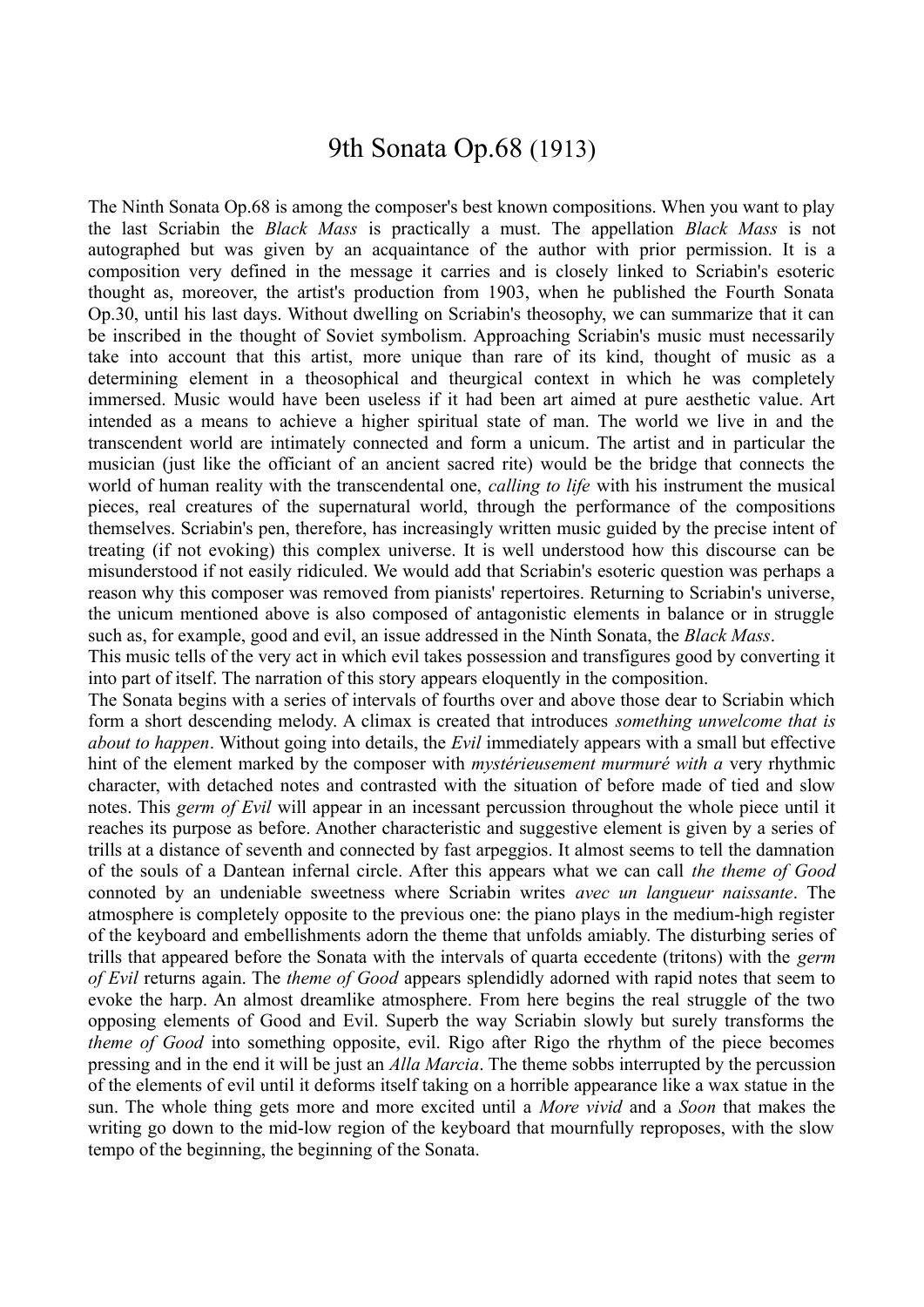#### 10th Sonata Op.70 (1913)

The Tenth Sonata Op.70 was completed together with the Ninth Op.68 and before the Eighth Op.66 (the last Sonata to be completed). At a first examination of the entire cycle of Sonatas we see that the writing thickens starting from the Fourth and then reaching a true culmination in complexity with the Seventh. The Eighth is a case in itself but which unquestionably indicates a reversal of the trend: the writing becomes simplified and seems to tend strongly towards essentiality. The Ninth, as effective as it is clear in its staves, is already far from the extreme complexity of the Seventh, which reaches four staves simultaneously in the score. The Tenth Sonata instead in its essentiality seems to have gone beyond the limits of a real writing and reality, of this world; the beginning for example: diaphanous, immaterial with few notes. The composer's language is increasingly close to Scriabin's real alphabet, where trill, tremolo, rapid beating and so on are the code with which this composer evokes and expresses himself with us. This lexicon appeared almost immediately in this author's compositions and will be essential until the end. The single melody is not only a sequence usable as a simple song but it indicates something, it has an intrinsic meaning that can be decoded through Scriabin's "code" or through the lyrics that accompany the composer's stave. One could discuss the question of *code at* length as scholars have done before, but of course, this is not the place.

The musicologist Cristoph Flamm in his preface to the Scriabin Sonatas published by Bärenreiter quotes Leonid Sabaneev (musicologist, composer, music critic and friend of the musician) in his "Memoirs on Scriabin", mentioning the fact that the musician played several times at the beginning of the composition, asking the interlocutor excitedly what it seemed to him. Sabaneev replied that it seemed to him like notes played with Pan's flute. The author of the piece immediately replied: "*Of course you are right: these are the sounds and atmospheres of the forest that, evoked in the atmosphere of the Pan flute, open to nature. This has never appeared before in my works, don't you think? ".* He repeatedly played the beginning of the Sonata visibly raptured and went on to say: "*It will be joyful, luminous and earthly, yet there will also be this in the beginning of the Sonata: a dissolution of matter*.

In order to understand the meaning of the "dissolution of matter" we must pause for a moment to consider Scriabin's thought in his last phase of life, that is, during the composition of his last sonatas. Nature with its balanced opposites reflects and manifests under our senses what at a transcendent (pre)level exists and generates nature itself. The tree, the animal, the mountain are tangible representations and *earthly* manifestations of something that is not earthly but transcendent. It is with this concept that we must interpret the name *Sonata of the insects* that this composition has. Returning to Flamm Sabaneev's writing, the composer's phrase "Insects*, butterflies, moths are living flowers. These are the most delicate caresses, almost without touch. They are born in the sun and the sun feeds them... This is the caress of the sun - which is closest to me - the whole sonata is full of insects*". In essence, the Tenth Sonata and Scriabin's latest production draw an enlightened reality permeated with a light that is no longer solar but celestial, where even the Scriabin's ego is sidelined (C. Flamm). The earthly world is transfigured into the celestial vision. No more matter if not characteristic of a global One that encloses and understands everything. The elements of nature become allegories and appear symbols. The insect no longer depicted in its matter but becomes a point of vibration and light in the Sonata. The trill as an insect, the trill as a point of light. This is how we can reread the words of the composer reported by Sabaneev just above. This is how we must listen to the Sonata, or rather, live it.

The piece begins with what some call a slow "prelude", just like the Eighth Sonata Op.66. In the first few bars a few notes with two elements: one seems a theme in the central register, the other the song of birds. With *avec un ardeur profonde et voilée* starts a melody for semitones joined in a moment with the overlapping of the birdsong. This happens twice. That singing always appears slowed down with the musical figures up to a stop. It resumes again with other notes the beginning.